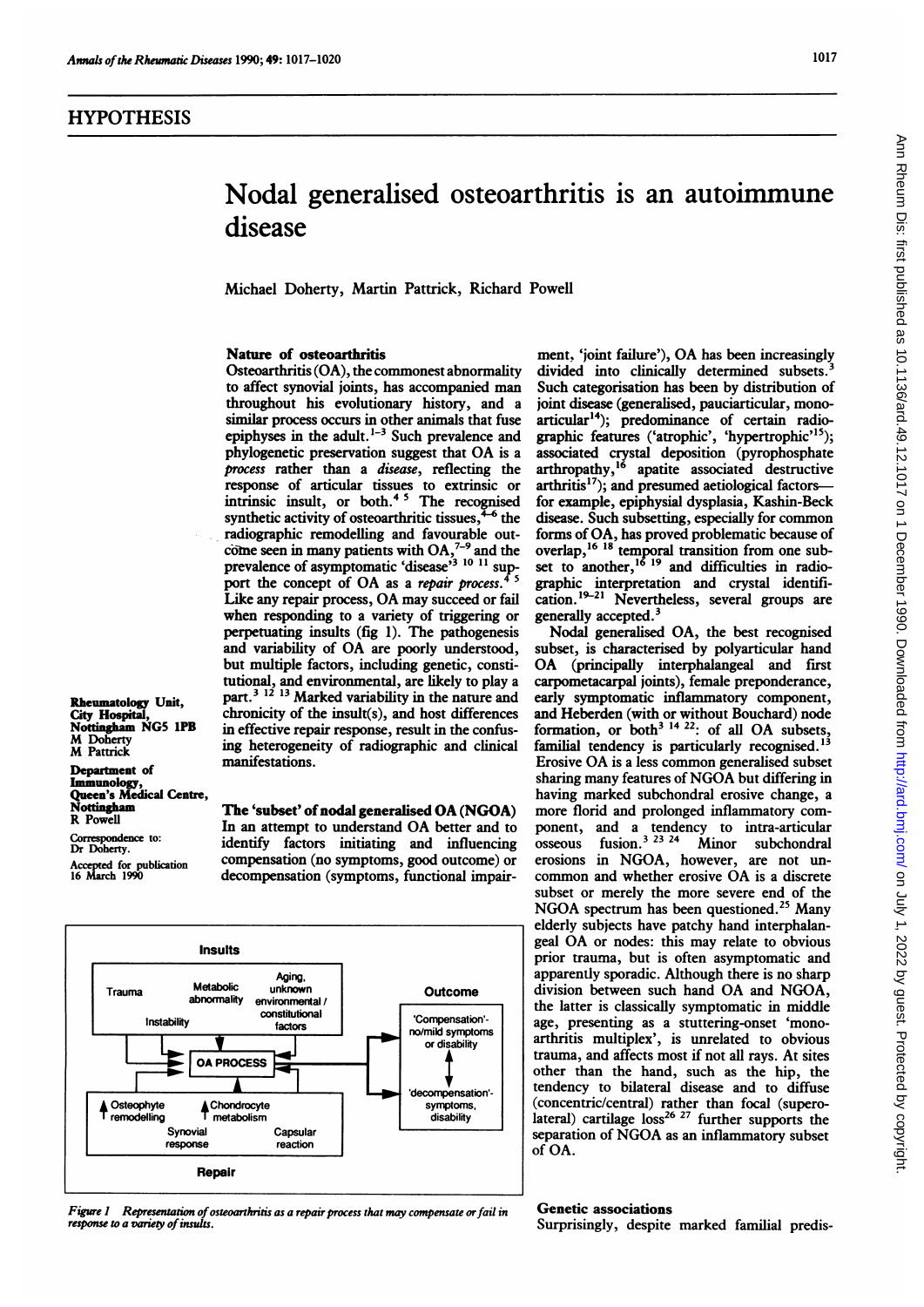position, few studies have searched for genetic markers in NGOA.<sup>13</sup> Until recently only four studies had examined the frequencies of HLA antigens, with conflicting results: Lawrence et al reporting increased frequency of HLA-A1B8,<sup>28</sup> Brodsky et al an increase in HLA-B8,<sup>29</sup> and two studies finding no associations.<sup>30</sup><sup>31</sup> A recent large study by Pattrick et al, however, confirmed increased frequency of HLA-AlB8 in <sup>90</sup> unrelated patients with NGOA (relative risk compared with reference population 2-79;  $p < 0.01$ ); an independently increased frequency of the MZ  $\alpha_1$  antitrypsin phenotype was also shown (relative risk  $3.7$ ; p<0.01).<sup>32</sup> Although in theory relative  $\alpha_1$  antitrypsin deficiency might enhance enzyme related joint tissue damage and thus promote development of OA, occurrence of normal  $\alpha_1$  antitrypsin concentrations in all patients favoured genetic linkage rather than protease inhibitor deficiency. Both the HLA and  $\alpha_1$  antitrypsin associations related to development rather than severity as judged by radiographic hand OA scores. Interestingly, <sup>a</sup> subgroup with erosive OA had both higher radiographic scores (corrected for the presence of erosions) and increased frequency of the MS  $\alpha_1$  antitrypsin phenotype (p<0.001), perhaps supporting the concept of erosive OA as severe NGOA with additional genetic factors influencing severity.

These findings are of particular interest as HLA-AlB8 is in linkage disequilibrium with DR3 and commonly associates with conditions in which an autoimmune component is well recognised-for example, systemic lupus erythematosus,<sup>33</sup> autoimmune thyroid disease, Sjögren's syndrome.<sup>33</sup> An association with a particular  $\alpha_1$  antitrypsin phenotype may also be relevant to an autoimmune pathogenesis because  $\alpha_1$  antitrypsin is encoded on chromosome 14 near the Gm locus for  $IgG<sub>3</sub><sup>35</sup>$  and it is conceivable that genetically determined variability in immunoglobulin heavy chain morphology could predispose to autoimmune phenomena and resultant disease.<sup>36-38</sup> Investigation of Gm allotypes, or other more directly involved gene products in linkage with  $\alpha_1$  antitrypsin on chromosome 14, might therefore be of relevance in NGOA.

Other studies have concentrated on genes relating to collagen formation on the assumption that inherent defects of particular forms of type II collagen may predispose to biomechanical faults in cartilage and 'decompensation' under normal mechanical loading. Palotie et al recently described two Finnish families with premature 'generalised OA'.39 Using restriction fragment length polymorphisms within and around the type II collagen gene on chromosome 12, they noted linkage between the cartilage specific gene (COL2A1) and the development of arthritis, supporting the primacy of cartilage structure (specifically the collagen network) in development of 'joint failure'. Although clinical details were sparse, the age of onset, distribution, and autosomal dominant inheritance favoured dysplasia rather than NGOA. Hull and Pope reported increased frequency of a closely situated restriction fragment length polymorphism (BamHI) in a group

Observations which support autoimmune mechanisms in nodal generalised osteoarthritis

| Genetic associations:<br>HLA-A1B8<br>$MZ \alpha_1$ antitrypsin |  |
|----------------------------------------------------------------|--|
| Female preponderance                                           |  |
| Perimenopausal onset                                           |  |
| (Hormonal influence on disease expression)                     |  |
| Association with other autoimmune disease                      |  |
| Sjögren's syndrome (?erosive osteoarthritis only)              |  |
| Thyroid disease                                                |  |
| Immunological findings in synovium and cartilage               |  |
| Increased frequency of rheumatoid factor                       |  |

of women with OA affecting more than one joint before age  $60<sup>40</sup>$  though a study of COL2 genes in a large number of English patients with well defined NGOA failed to show any associations (Priestley L, Fergusson C, Ogilvie D, et al, unpublished data), thus questioning the relevance of collagen genes to the NGOA subset. In summary therefore, the genetic information available for NGOA concurs only to suggest that immune mechanisms might be involved in its pathogenesis.

## Hormonal influence on disease expression

What further support is there for the possibility that NGOA is an autoimmune disease? In addition to shared genetic (HLA) associations, two common characteristics of autoimmune disease are female preponderance and hormonal influence on disease expression (table). Symptomatic NGOA is principally <sup>a</sup> female condition with onset commonly around the menopause: indeed this association is so striking it was previously labelled 'menopausal arthritis'.<sup>41</sup> No such association with non-nodal OA has been made, again supporting separation of NGOA as a distinct subset.

The influence of sex hormones on development of OA, including a suggested relation with previous hysterectomy,<sup>42</sup> has recently been reviewed.43 The positive associations with obesity, perimenopausal onset (changing sex hormone profiles), fibroids, and dysfunctional uterine bleeding, and the negative correlation with osteoporosis may all be explained by an absolute or relative oestrogen excess.43 Support for this comes from certain animal models of OA which show deterioration with oestrogens and improvement with tamoxifen.<sup>44</sup> Suggested mechanisms usually emphasise the direct hormonal effects on cartilage matrix homeostasis $43$   $44$ : this is not altogether surprising as cartilage, rightly or wrongly, remains the main focus for research interest in OA.45 An equally valid interpretation, however, is that hormonal<br>fluctuation/imbalance may predispose to fluctuation/imbalance may predispose NGOA through modulation of the immune system rather than by connective tissue activity, there being abundant evidence for hypoandrogenic/hyperoestrogenic states being contributory to development or exacerbation of 'autoimmune disease' through such effects.<sup>4</sup>

# Auto'nmune disease associations

An association with other autoimmune phenomena would obviously strengthen the case. Although the question of autoimmunity in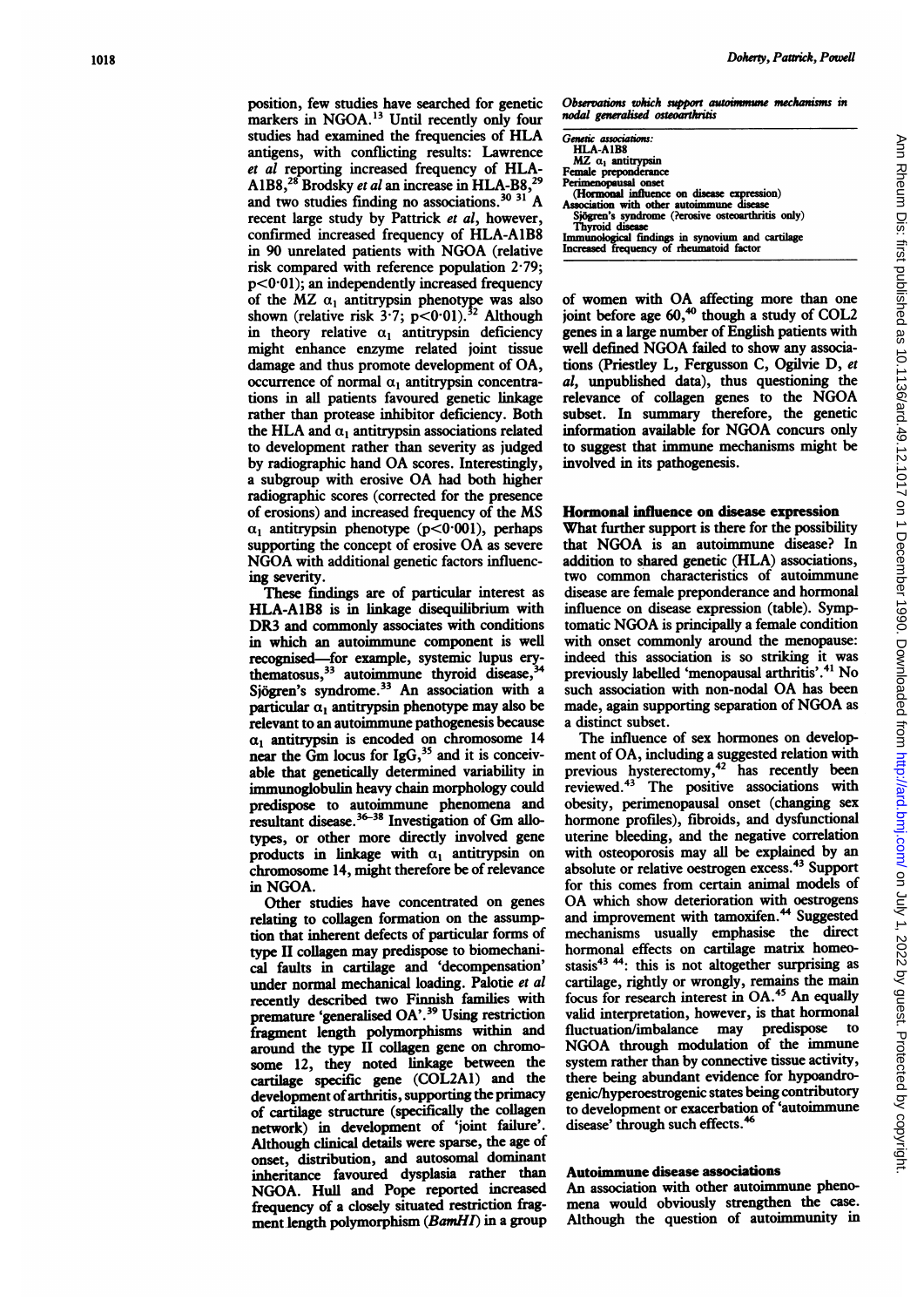NGOA has not been specifically considered, several observations offer tantalising clues. An increased prevalence of autoimmune thyroid disease was reported in a controlled study of patients with pyrophosphate arthropathy, most of whom were women, many with NGOA<sup>9 47</sup>: the lack of an association between hypothyroidism and chondrocalcinosis<sup>48</sup> suggests that this might have arisen through association with NGOA. The reported association between Sjögren's syndrome and erosive OA<sup>49</sup> is also of interest, particularly if erosive OA is <sup>a</sup> severe rather than separate form of generalised OA.' Similarly, the increased frequency of rheumatoid factors in NGOA'4 <sup>50</sup> may reflect an autoimmune diathesis. Controlled studies determining frequencies of organ specific antibodies, rheumatoid factors, and autoimmune disease in NGOA would thus seem warranted.

### Immunohistochemical evidence

The increasingly recognised inflammatory component in  $OA<sub>2</sub><sup>51-52</sup>$  and immunohistological studies of OA synovium and cartilage<sup>52-56</sup> lend further support to the involvement of immune mechanisms in pathogenesis. It is possible of course that the finding of immunoglobulin (particularly  $IgA$ ), complement, and 'immune complexes' in OA cartilage,  $2^{22}$  52 56 and the identification of lymphoid and mononuclear populations in OA synovium (identical with, though less widespread than those found in rheumatoid arthritis<sup>32</sup> <sup>53</sup> 53<sup>5</sup>), reflect merely non-specific reaction to tissue damage rather than inflammation driven primarily by immunological events. Nevertheless, it is of interest that such cartilage and synovial abnormalities (at the hip) are more common and pronounced in 'primary' polyarticular NGOA than in 'secondary' pauciarticular  $OA<sub>z</sub><sup>22</sup>$ again supporting the possibility of a systemic (? primary) rather than just local (secondary) inflammatory reaction.

Although cartilage might enjoy the status of immunological privilege by virtue of its anatomic structure, autoimmunity to cartilage might theoretically develop if sequestered antigens were exposed or became autoantigenic by interaction with exogenous or intrinsic factors. Anticollagen antibodies and cell mediated immmune responses to collagen have indeed been shown in patients with OA, but also in patients with acute joint trauma and inflammatory joint disease.<sup>57</sup> <sup>58</sup> Whether or not such immune responses play a part in perpetuation of joint disease, their lack of specificity favours a secondary rather than primary role in causation. If autoimmunity plays <sup>a</sup> part in NGOA it is most likely to exert its initial inflammatory effects on non-cartilaginous articular tissues. From a clinical standpoint the synovium/capsule (or even bone) would seem a likely target.

### Single shot insult

As in all arthropathies the distribution of joint disease in NGOA remains unexplained. Hypotheses to explain preferential distribution include differing mechanical forces at different sites<sup>59 60</sup>



 $(NGOA)$  as an autoimmune disease.

and effects on joint design resulting from varying rates of evolutionary change.<sup>61</sup> The bilateral, 'symmetrical' distribution of NGOA is also unexplained. Although the role of neurogenic factors in the symmetry of inflammatory joint diseases has been discussed,<sup>62</sup> an alternative hypothesis for autoimmune based disease relates to the selectivity of pathways undertaken by circulating lymphocytes, which limits the distribution of immune mediated disease.<sup>63</sup> The symmetry and distribution of disease might thus primarily reflect predetermined 'homing' of lymphocytes rather than targeting determined by local events-for example, mechanical insult and usage.<sup>59</sup>

A generally good prognosis has recently been confirmed by a controlled study of patients with established NGOA which showed that compensated OA has little symptomatic or functional impact on the aging hand.<sup>64</sup> If symptomatic NGOA is an autoimmune condition it would thus seem to be a selective 'single shot' disease affecting target joints of genetically predisposed subjects at a time conditioned by age, hormonal and other constitutional factors. There is increasing evidence that many autoimmune diseases are triggered by external (predominantly infective) agents,<sup>65</sup> <sup>66</sup> and an unidentified external trigger for NGOA may exist. Whatever its nature, this immune mediated joint insult triggers a hypertrophic repair process which, despite marked cartilage loss, then usually compensates in terms of symptoms and function. Once the inflammatory phase has settled the patient is left with architecturally abnormal joints, which we recognise as 'OA' (fig 2).

Inclusion of NGOA within the autoimmune umbrella may further stimulate interest in what has previously been regarded by some as an unexciting 'degenerative' condition. From currently available information it would seem that further studies of genetic, constitutional, and immunological factors are warranted if we are to improve our understanding of NGOA, and hence the inherent repair process of synovial joints.

We are indebted to the Arthritis and Rheumatism Council for financial support.